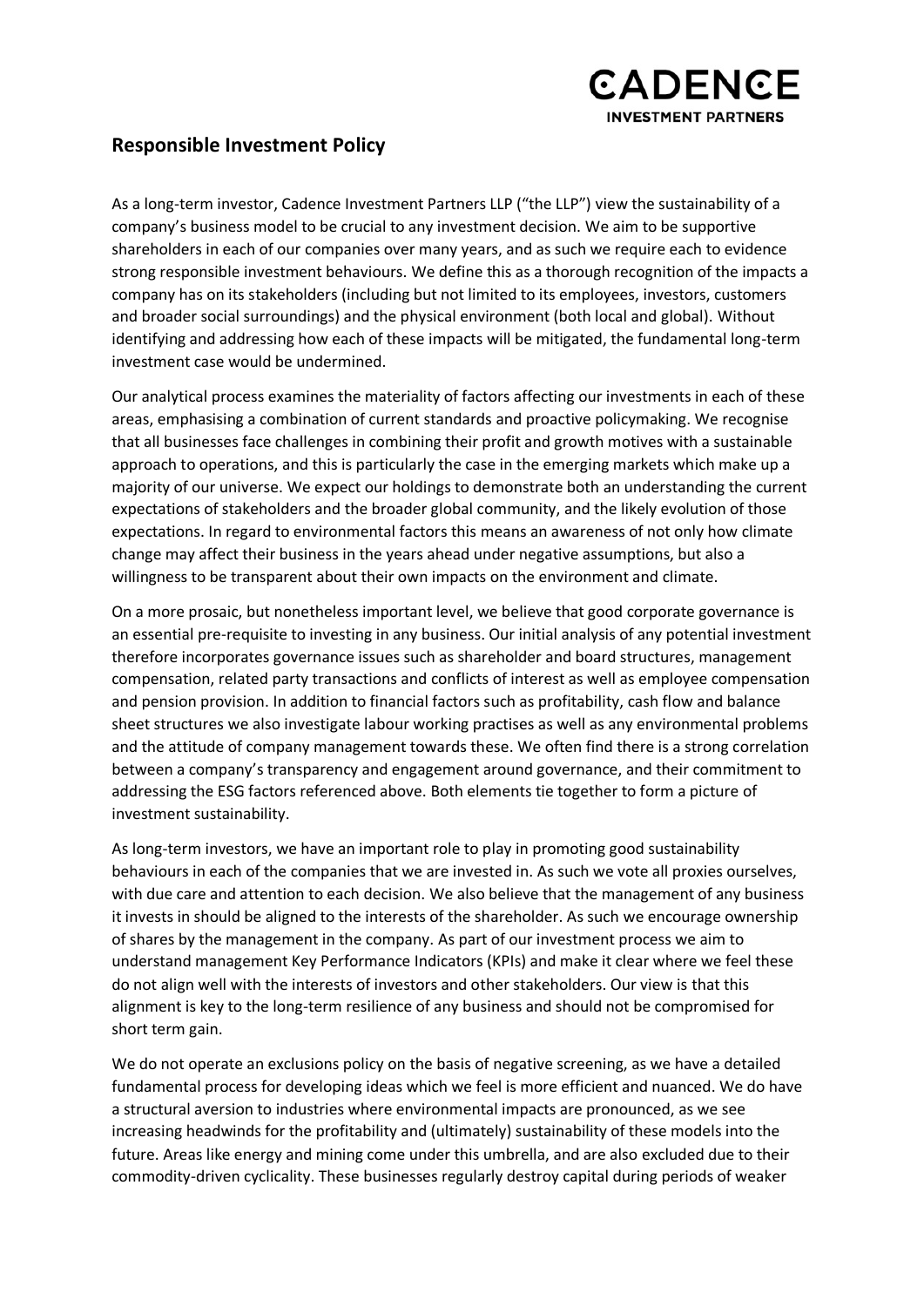# **CADENCE INVESTMENT PARTNERS**

pricing and are fundamentally unattractive to us on that basis. In practice we have not owned any positions in these industries and are highly unlikely to ever do so. Rather than adopt an arbitrary exclusion policy however, we prefer to look at every idea based on its merits within our process. We are very sensitive to social factors such as employee treatment, and avoid investing in any company where we are uncomfortable in this area, but again this is a more nuanced decision which plays to the strengths of our detailed analysis.

In an effort to express our investment approach through third party affiliations, we have adopted the standards set out by the United Nations Principles for Responsible Investment ("the UNPRI") and the Financial Reporting Council's Stewardship Code ("the Stewardship Code"). We have also joined the Institutional Investors Group on Climate Change (IIGCC) in an effort to engage with our peers and improve our own analysis of climate issues. We comply with the EU Shareholders Rights Directive 2017 and our voting record is detailed in a separate Voting Disclosure document.

#### **1. The UNPRI**

The LLP has signed up to the UNPRI since 2017 in an effort to formalise our approach to sustainable investing and become more accountable. This means that within our investment process and policy we adhere to the following statement and the six principles for responsible investment set out by the PRI and its partners the UNEP Finance Initiative and United Nations Global Impact:

*"As institutional investors, we have a duty to act in the best long-term interests of our beneficiaries. In this fiduciary role, we believe that environmental, social, and corporate governance (ESG) issues can affect the performance of investment portfolios (to varying degrees across companies, sectors, regions, asset classes and through time)."*

We also recognise that applying these Principles may better align investors with broader objectives of society. Therefore, where consistent with our fiduciary responsibilities, we commit to the following:

#### **Principle 1: We will incorporate ESG issues into investment analysis and decision-making processes.**

Our research process requires not only a detailed analysis of the business strategy, profitability and market position but also a thorough analysis of the sustainability of each business model. This involves an in-depth review of the corporate governance policies adopted by the company, a detailed accounting review of the company in an effort to identify practises which may detract from long term shareholder returns, and a full review of the social and environmental issues affecting a business with policies to address these.

#### **Principle 2: We will be active owners and incorporate ESG issues into our ownership policies and practices.**

We are active investors and will seek to engage with the management of all business we are invested in. This covers all the ESG issues we have identified, emphasising areas where we require greater transparency or feel there is room for improvement. We also seek to engage with peer investors around any outstanding ESG issues where we feel a more united front is likely to have a greater impact.

**Principle 3: We will seek appropriate disclosure on ESG issues by the entities in which we invest.** We expect all of our invested companies to provide a good level of transparency and detail around ESG issues through both regular sustainability reporting and more bespoke responses to questions. Where we feel there is a shortfall in either of these areas we provide feedback to management with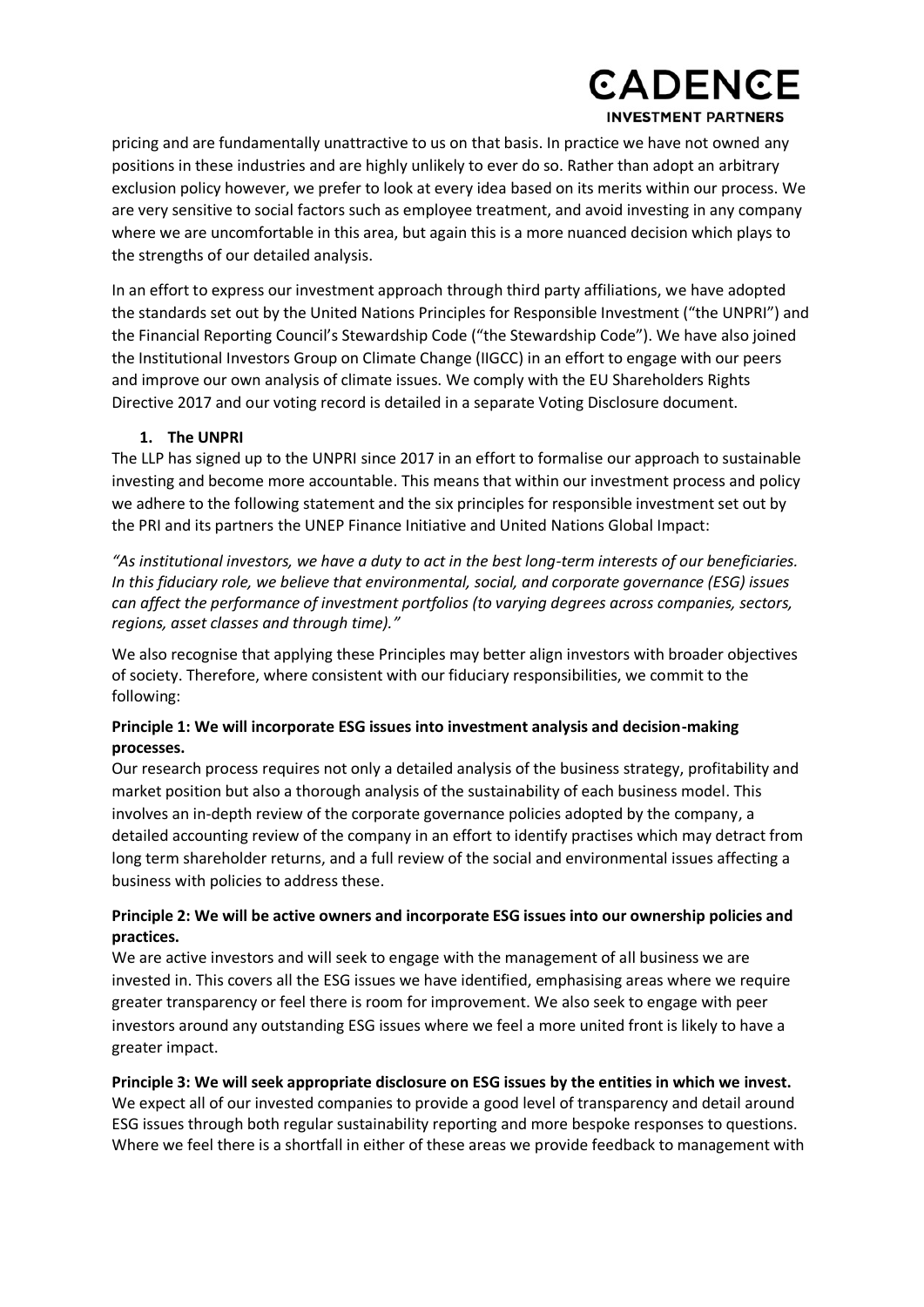## **CADENCE INVESTMENT PARTNERS**

specific suggestions for improvement. We encourage managements to look at international benchmarks and "best in class" standards rather than relying on local regulations to set targets.

## **Principle 4: We will promote acceptance and implementation of the principles within the investment industry.**

We are passionate about the need for good corporate governance within the businesses we invest in and encourage all of our company contacts to adopt such an approach. We reference our UNPRI membership widely, and seek to evolve and improve our own practices each year through comparisons with other managers.

## **Principle 5: We will work together to enhance our effectiveness in implementing the principles.** Apart from our own contacts with companies we will continue to reach out to fellow shareholders where we feel a collaborative approach would add weight to our arguments. Our small size has been a hindrance in getting positive responses to these approaches in the past, but we will persevere and with our AUM growing we expect this to become a more fruitful course of action over time. **Principle 6: We will each report on our activities and progress towards implementing the principles.**

We report annually on the UNPRI's website and we offer our clients full access to all our discussions regarding ESG principles with the management of investee companies if requested.

#### **2. The Stewardship Code**

In addition to the UNPRI we also strive to meet the FRC's Stewardship Code which describes a series of benchmarks that UK institutional investors should strive to meet with respect to their holdings in UK equity securities. While the LLP does not normally invest in UK equities it believes that the Stewardship Code's principles are important to all types of equity investment whether UK or international as they provide a degree of fiduciary responsibility for any investment manager acting on behalf of its clients.

#### **Principle 1: Signatories' purpose, investment beliefs, strategy and culture enable stewardship that creates long-term value for clients and beneficiaries leading to sustainable benefits for the economy, the environment and society.**

The LLP manages a single focused investment strategy whose tenets are reflected in our own approach to running a business. The investment philosophy rests on identifying those companies across Asia which combine the highest standards of corporate governance with sustainable longterm business models. We believe that by owning these stocks over many years we are able to compound excellent returns for our clients, which will ultimately compare well with the returns of the market and our peer group. Key to this endeavour is our trust in those invested companies to maintain consistent operating returns over time, built on their successful management of financial, environmental, social and governance risks. Over time, our consistent allocation of capital on behalf of our clients to these businesses should itself help - in an incremental sense - to encourage broader sustainable benefits.

#### **Principle 2: Signatories' governance, resources and incentives support stewardship.**

The LLP is a simple partnership of 5 individuals, all with significant experience (average >20 years) in the investment industry. We own and control the business, managing a single strategy in which we invest alongside our clients. Our systems and procedures are designed to be suitable to this focused structure and easily understood and verified by our investors. All partners are incentivised by the long-term sustainable profitability of the strategy, which relies on producing consistent returns. The product managers make decisions in collaboration with the whole investment team, and each position is overseen by both a specific individual as well as the broader group. With only 20-30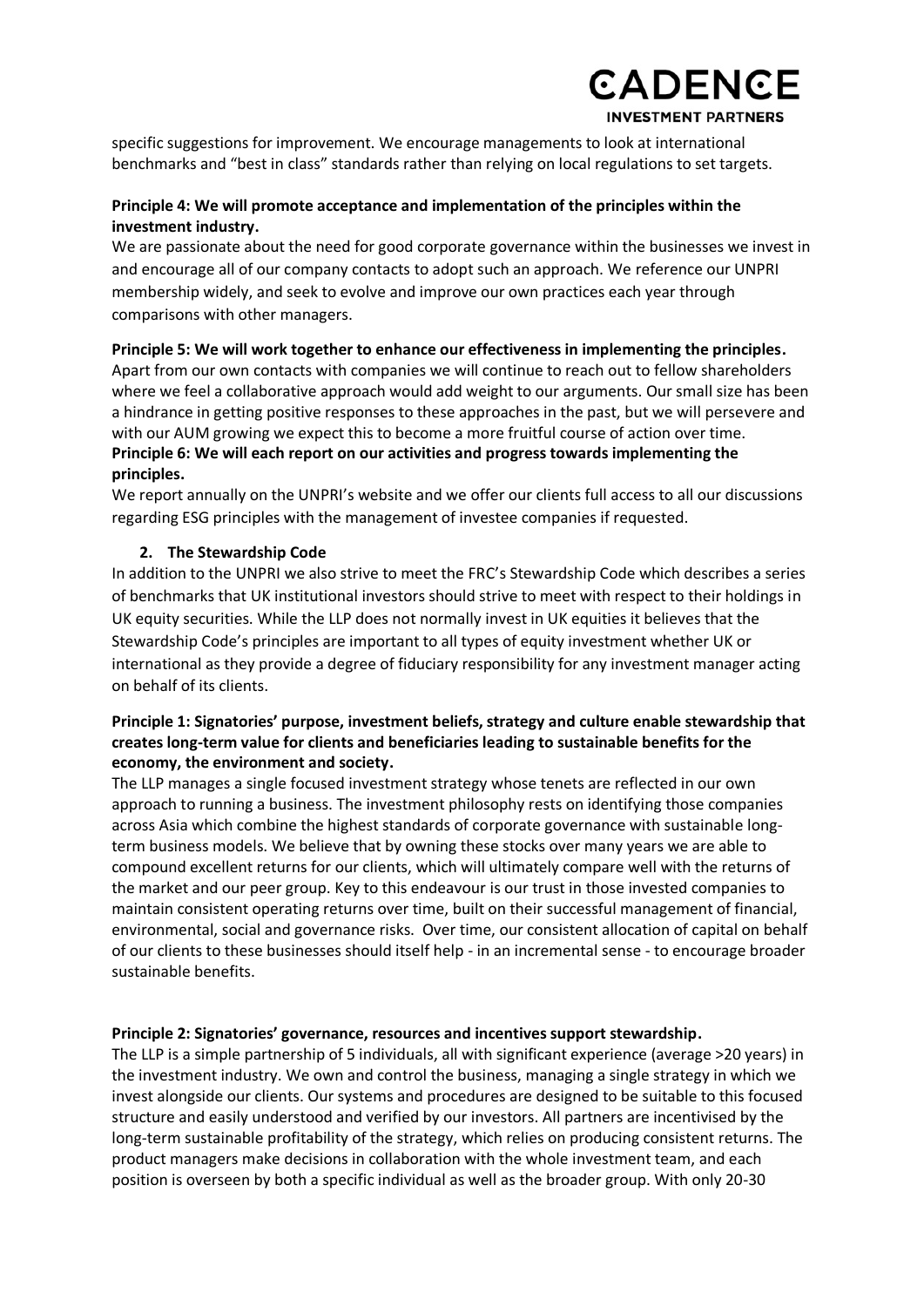

positions and an average holding period of more than 5 years, this is a very sustainable approach in terms of resources.

In terms of areas where we can improve, our diversity remains poor as an all-male team, and we recognise the potential benefits of adding members with more varied backgrounds and viewpoints. We have put in place a diversity policy which will drive future expansion, as we see the clear benefits of broadening our experience base.

#### **Principle 3: Signatories manage conflicts of interest to put the best interests of clients and beneficiaries first.**

We maintain a conflict of interest policy which aims to identify and address all aspects of potential conflicts arising between the activities of partners, the business and our clients and beneficiaries. Once again, our small size and simple, single strategy structure makes this a relatively straightforward process.

In some specific areas, the following policies apply, overseen and reviewed regularly by the senior partners:

- All staff are required to keep a full record of their personal dealing and get written approval from another senior partner before buying or selling financial products. Similarly, staff are forbidden from dealing against the interests of our clients.

**-** All staff must comply with compliance rules on inducements, gifts and entertainment

- Any conflicts not covered by firm policies are required to be disclosed, applying the spirit of the rules wherever no specific rule exists

## **Principle 4: Signatories identify and respond to market-wide and systemic risks to promote a wellfunctioning system.**

The partners monitor developments in market and systemic risk through a combination of their wider reading and interaction with a third-party compliance advisor. This company helps the LLP stay aware and up to date with the latest developments in systemic risk and how our regulators expect us to address these through evolving policymaking and behaviours. We apply all relevant monitoring and record keeping around KYC and fair treatment of clients, as well as maintaining regular training in financial crime prevention.

In terms of core investment activity, our focus on companies with sustainable business models means we naturally communicate with all potential and current investments on subjects coming under the ESG umbrella and broader financial corporate governance. Our long-term investment period makes us extremely sensitive to these broader 'tectonic' risks which will usually take time to play out across markets but may have profound consequences for all stakeholders. This also encompasses the more prosaic risks around geopolitics, currencies and interest rates which affect all investors.

## **Principle 5: Signatories review their policies, assure their processes and assess the effectiveness of their activities**

The LLP utilises a third-party compliance advisory firm to test and challenge our policies on an ongoing basis, and to ensure that they are kept up to date with the latest best practice in the industry. We also apply any feedback we receive from client due diligence to improve and evolve our processes. Any issues which arise internally to highlight shortcomings are also used to improve on our policy suite.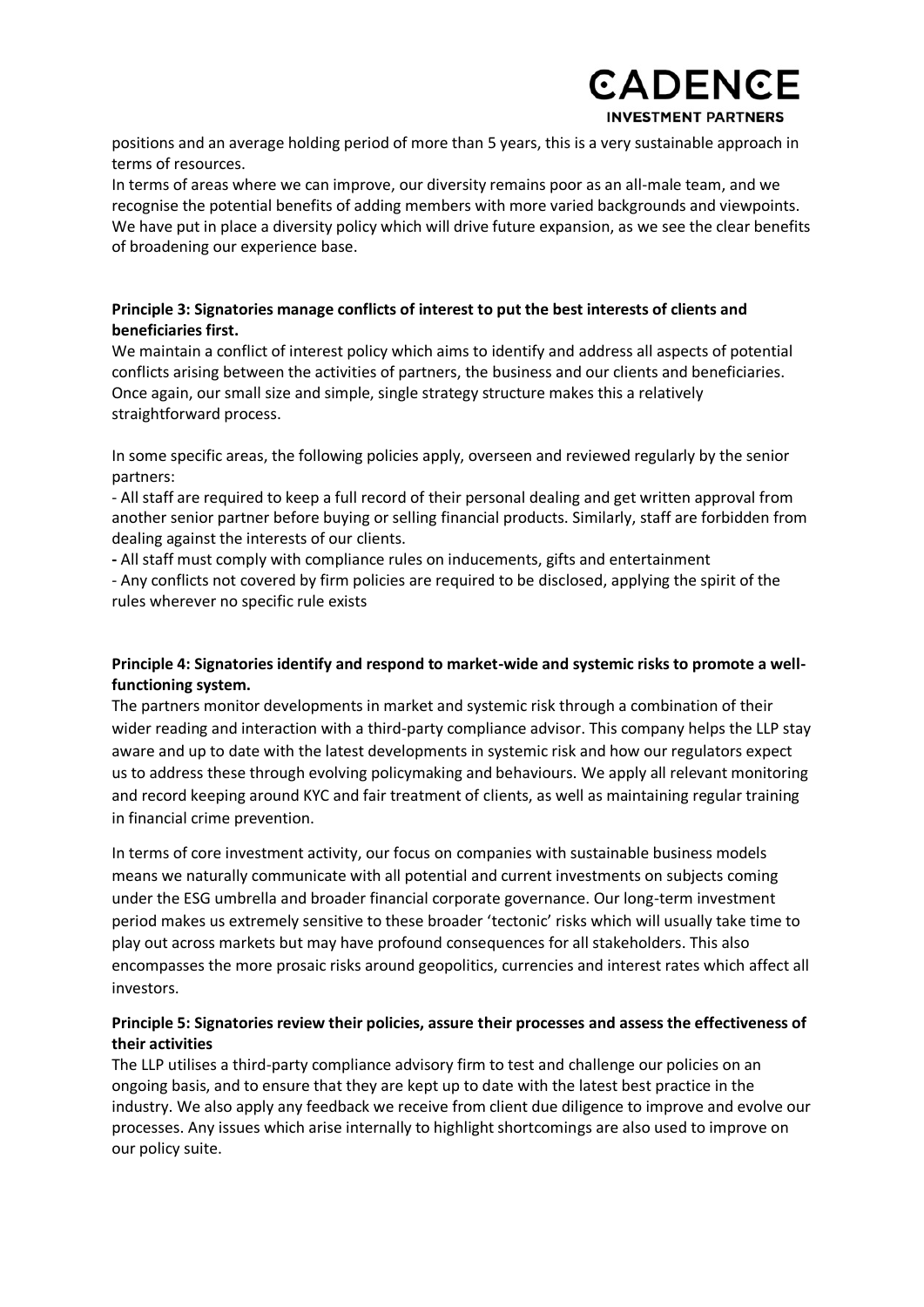

#### **Principle 6: Signatories take account of client and beneficiary needs and communicate the activities and outcomes of their stewardship and investment to them**

Our clients receive regular monthly updates on the positioning and performance of the strategy, alongside more detailed quarterly reports reflecting our latest thoughts and work focus. We also provide full updates on our voting decisions on request, and respond in a timely manner to any other client queries regarding their investments with us.

We manage a single strategy for institutional investors (no retail marketing). Our investment time horizon is long and we make it clear to all investors that we expect to make returns over the course of a number of years. As an index agnostic strategy, we also make it clear that our risk and return profiles are not expected to match that of the broader market. In practice we have delivered a significantly lower level of volatility than the market over all time periods.

All this is clearly communicated to any prospective clients and we feel that our approach to risk/reward closely matches that of our typical institutional investor – a focus on long term sustainable returns with risk identified as the potential permanent loss of capital.

#### **Principle 7: Signatories systematically integrate stewardship, including material environmental, social and governance issues, and climate change, to fulfil their responsibilities.**

ESG issues have been integrated into our research process over the entire life of the fund, as they are part of building the confidence we need to hold any business for the long term, through challenging periods and evolving stakeholder demands. We have steadily improved our reporting of environmental and social factors over time as discrete from the significant work we have always produced around corporate governance. Managing all these factors in a progressive and forwardlooking manner has a very material impact on the brand and unique operational advantages of any business surviving over time. Our strategy is built on low turnover and long holding periods, making long term ESG risk factors critical to our initial investment decision and the maintenance of ongoing conviction in each position.

#### **Principle 8: Signatories monitor and hold to account managers and/or service providers**

We do not have a wide range of service providers, doing our research from the published financials of our invested companies. We pay for the services of a very small number of brokerages to allow for trading, and we have access to their own research but in practice we make virtually no use of this as their timeframe and valuation methodologies are at odds with our own. We use a third party compliance advisor to help maintain a high standard of policymaking and regulatory compliance, and we see regular evidence from them of their ongoing attention to industry standards. Bloomberg is a most basic service provider, and we only rely on their data in the early stages of any investment research, moving on to publicly available data for our own in depth analysis.

**Principle 9: Signatories engage with issuers to maintain or enhance the value of assets** Our engagement approach is embedded in our research process. As part of initial due diligence, and then on a regular basis for existing investments, we arrange to meet and/or talk with the management of each company to discuss all relevant concerns we have identified. Through our financial and ESG research we inevitably find a range of issues where we require greater clarity or need to challenge management on a flawed approach, and this engagement process provides the platform. We also vote all proxies actively and independently, regularly voting against items which we feel represent poor governance on behalf of stakeholders. We contact management in many of these cases to reflect our decision and request a change or improvement in standards. As long-term shareholders we rely on the ongoing strength of governance at a firm to underpin our returns.

#### **Principle 10: Signatories, where necessary, participate in collaborative engagement to influence issuers**